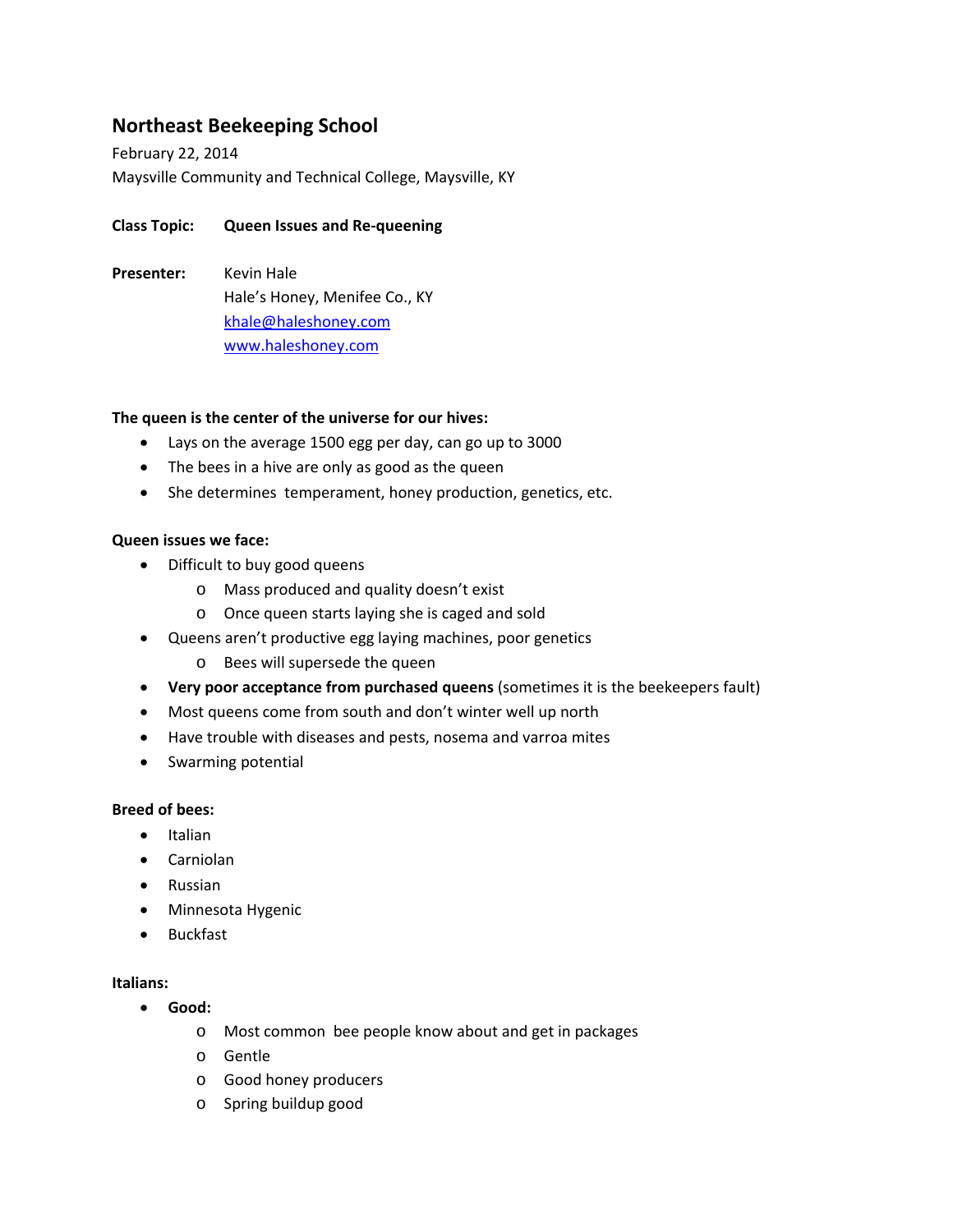- **Bad:**
	- o Work the least and especially in bad weather
	- o They lay in the summer when there is no flow and consume a lot of resources
	- o They like to rob other hives
	- o Bee most susceptible to varro mites and diseases

### **Carniolan:**

- **Good:**
	- o Gentle
	- o Rapid spring buildup
	- o Work the longest and best, even in bad weather
	- o Winter very well
	- o Queen stops laying in summer when there is no flow, conserves resources
	- o Not as bad robbing
- **Bad:**
	- o Tendency to swarm more
	- o Not as good honey producers as Italians
	- o Mite resistance to varroa mites slightly better than Italians
- **Russian**
	- **Good:**
		- o Have good resistance to both varroa and tracheal mites
		- o They winter very well, small clusters that conserve resources
			- 2‐4 frames
		- o Buildup explodes in the spring, 2500 eggs per day
		- o They require pollen to trigger growth
		- o Queen stops laying in summer when there is no flow.
		- o They draw foundation quickly
	- **Bad:**
		- o Very prone to swarm because of the explosive spring buildup
		- o More prone to swarm than Italians or Carniolans
		- o Don't under estimate them regarding swarming, it happens quickly
		- o Difficult to re‐queen with
			- Introducing a Russian queen to a non Russian hive is difficult
			- Allow 7-8 day delayed release
			- Push-in cage the best method
			- Russian to Russian re-queening as normal

#### **Re‐queening:**

- Much debate on re-queening every year
- Young queens swarm less
- Around first of March check to see how queen is laying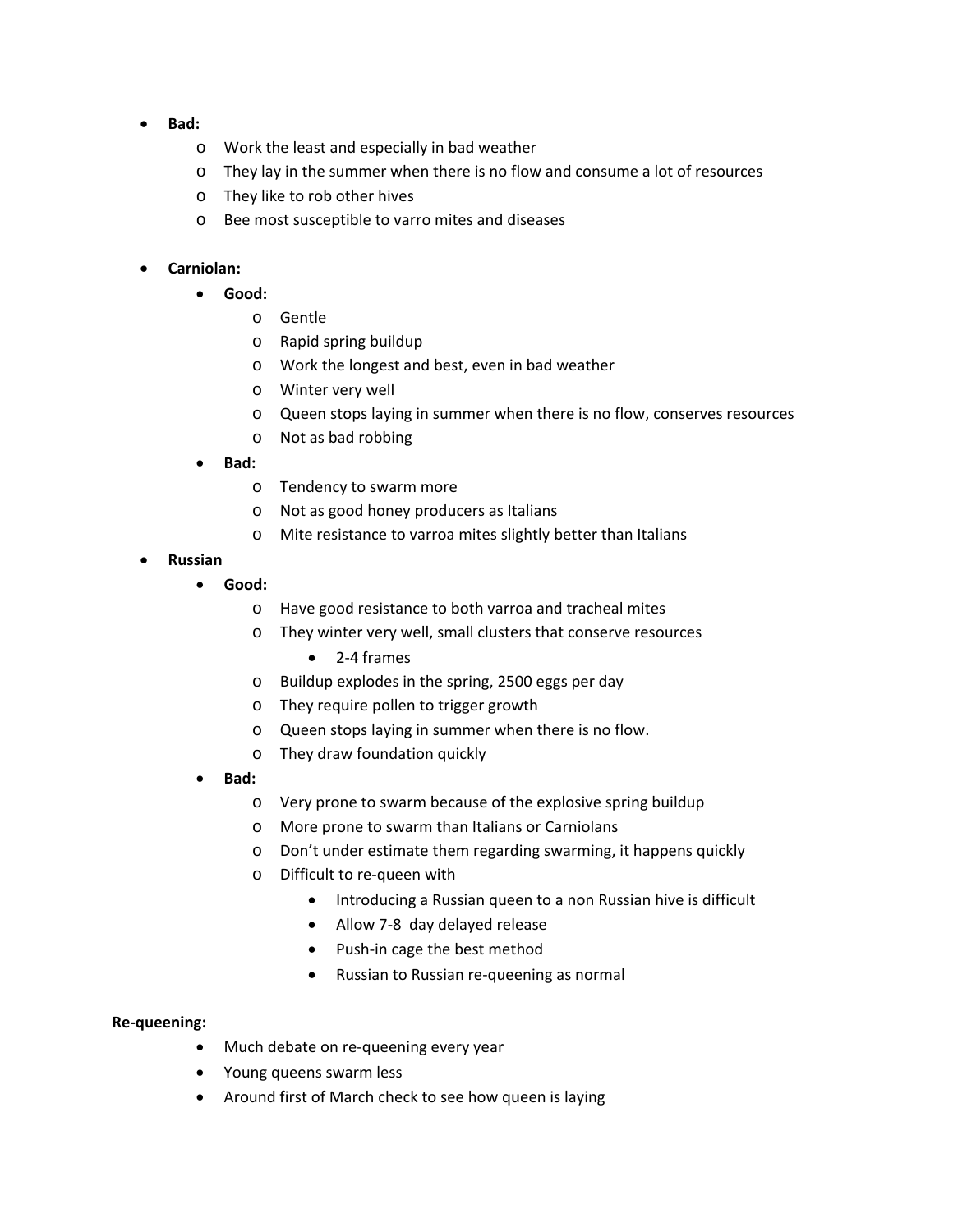- If queen isn't laying good by May  $1<sup>st</sup>$ , re-queen or split
- If a hive isn't producing honey, re-queen
- Best time to re-queen July-September (after honey flow)
	- o You want young queen laying into winter
	- o Need to provide 1:1 and pollen to keep queen laying in fall
- Re-queen around April  $1<sup>st</sup>$  to prevent swarming
	- o Various per your location
- Can't re‐queen a laying worker hive with a caged queen
	- o They will kill queen
	- o Add frames of eggs and brood once a week until they raise a new queen
	- o Combine on top of a strong queen right hive

## **Re‐queening with caged queen:**

- o Delay release 4‐5 days
- o Watch for bees biting on cage
- o Use painters tape over candy hole to delay release
- o Place cage in center of brood with candy hole to the side
- o Check in 6‐7 days for queen release
- o If release leave the hive alone for 10‐12 days to allow queen to be accepted
- o Disturbing the hive can cause bee to reject the queen
- o Hard to re‐queen in summer with a caged queen
	- Bees prefer to create queen from young larva in summer
- **Re‐queen using a push‐in cage:**
	- o Very high acceptance rate for queens
	- o Place on emerging brood
	- o Make sure no other bees in cage
	- o Queen will begin laying in open cell
	- o Emerging bees will accept queen
	- o Wait 4‐5 days before releasing queen

## **Re‐queening with a nuc has very high success rate:**

- o Transfer 5 frame nuc to regular hive box
- o Combine nuc with hive using newspaper

## **Finding a queen:**

- o Do not use smoke
	- Smoke makes bees very active and queens runs
- o Usually on frames of eggs
- o Usually not on frames of honey or brood
- o Queen doesn't like the sunlight, will move to other side of frame quickly